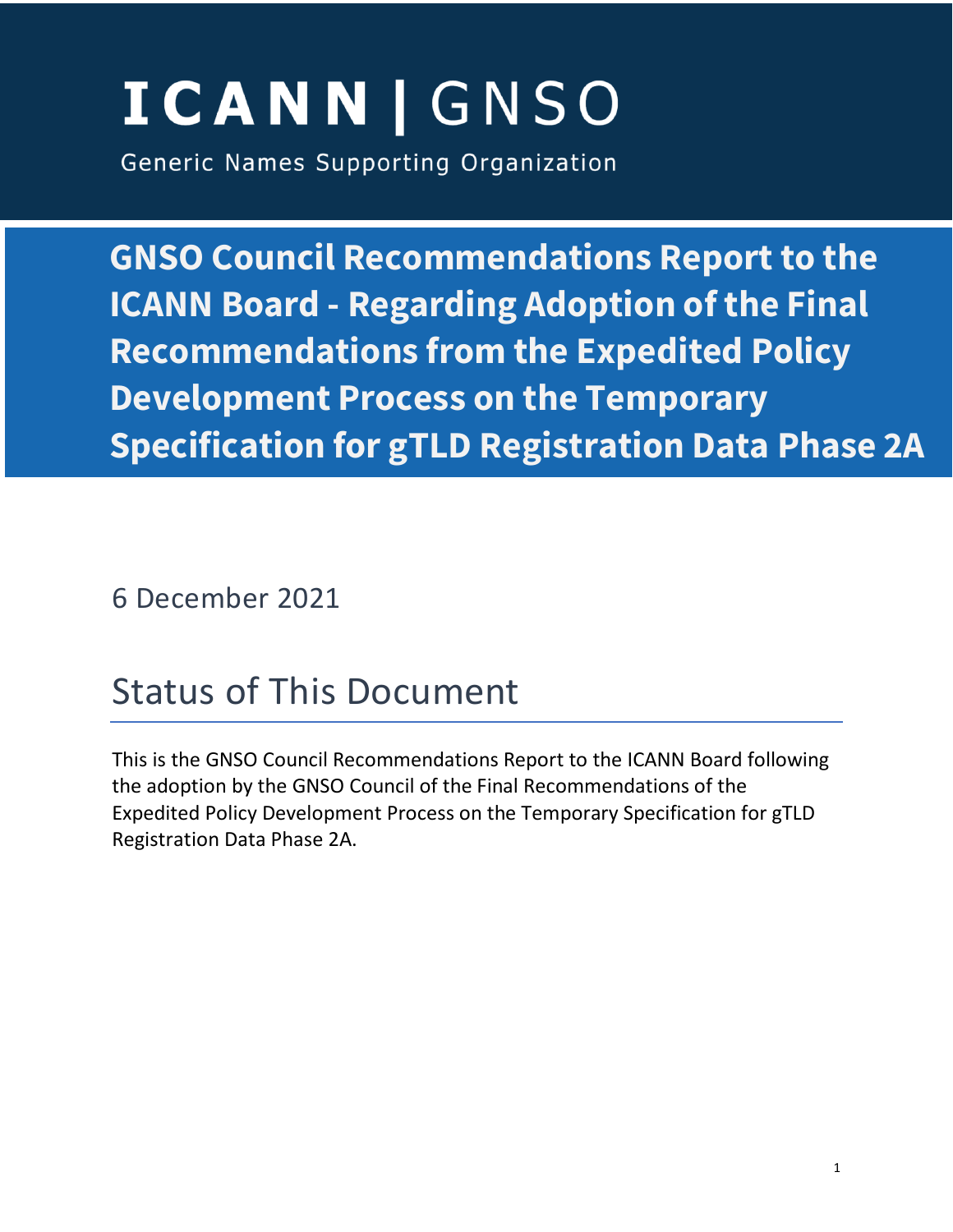# <span id="page-1-0"></span>Table of Contents

| 2.        |  |
|-----------|--|
| 3.        |  |
| <u>4.</u> |  |
| 5.        |  |
| 6.        |  |
| 7.        |  |
| 8.        |  |
|           |  |
|           |  |
|           |  |
|           |  |
|           |  |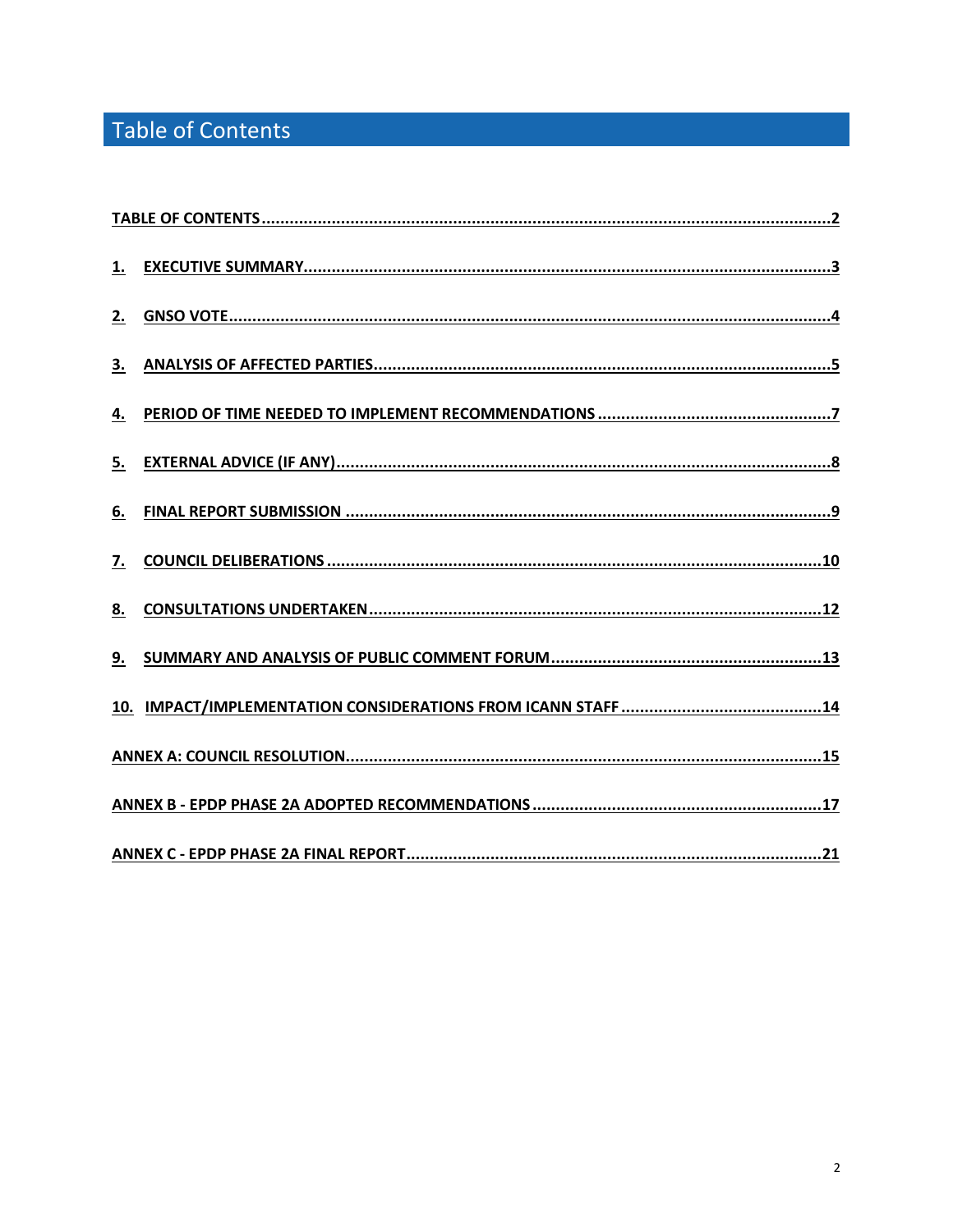### <span id="page-2-0"></span>1. Executive Summary

On 27 October 2021, the GNSO Council [voted](https://gnso.icann.org/en/council/resolutions/2020-current#20211027-2) to approve with the required GNSO Supermajority support all the recommendations contained in the [Final Report](https://gnso.icann.org/en/issues/epdp-phase-2a-updated-final-report-13sep21-en.pdf) from the Team that had been chartered to conduct phase 2A of an Expedited Policy Development Process (EPDP) on the Temporary Specification for gTLD Registration Data. This Recommendations Report is being sent to the ICANN Board for its review of the EPDP Phase 2A recommendations, which the GNSO Council recommends be adopted by the ICANN Board. Please see Annex B for an overview of all the approved recommendations.

The EPDP Team originally divided its work into two phases; Phase 1 completed with the adoption of the EPDP Phase 1 Final Report on 4 March 2019, at which point the GNSO Council indicated its non-objection, as required per the EPDP Team Charter, for the EPDP Team to commence work on a System for Standardized Access/Disclosure to Non-Public Registration Data ("SSAD") as well as other topics identified in Phase 2 of the Charter and/or carried over from Phase 1 (priority 2 items).

The Phase 2 Final Report noted that "As a result of external dependencies and time constraints, this Final Report does not address all priority 2 items". It furthermore noted that the EPDP Team would "consult with the GNSO Council on how to address the remaining priority 2 items".

On 21 October 2020, the GNSO Council approved [instructions](https://gnso.icann.org/sites/default/files/file/field-file-attach/epdp-2-priority-2-items-10sep20-en.pdf) for the EPDP Phase 2A to address the remaining priority 2 items, namely 1) differentiation between legal and natural person registration data, and 2) feasibility of unique contacts to have a uniform anonymized email address.

The EPDP Team commenced its deliberations on Phase 2A on 17 December 2020 and published its Initial Report for public comment on 3 June 2021 (see [https://www.icann.org/public](https://www.icann.org/public-comments/epdp-phase-2a-initial-report-2021-06-03-en)[comments/epdp-phase-2a-initial-report-2021-06-03-en\)](https://www.icann.org/public-comments/epdp-phase-2a-initial-report-2021-06-03-en).

Following its review of all the public comments received, the EPDP Team finalized its recommendations and completed its [Final Report,](https://gnso.icann.org/en/issues/epdp-phase-2a-updated-final-report-13sep21-en.pdf) which was submitted to the GNSO Council on 3 September 2021 (note, a number of minority statements were submitted after this date and have been integrated into the Final Report).

The policy recommendations, if approved by the Board, will not impose obligations on contracted parties. Under the ICANN Bylaws, the Council's Supermajority support for the EPDP recommendations obligates the Board to adopt the recommendations unless, by a vote of more than two-thirds, the Board determines that the policy is not in the best interests of the ICANN community or ICANN.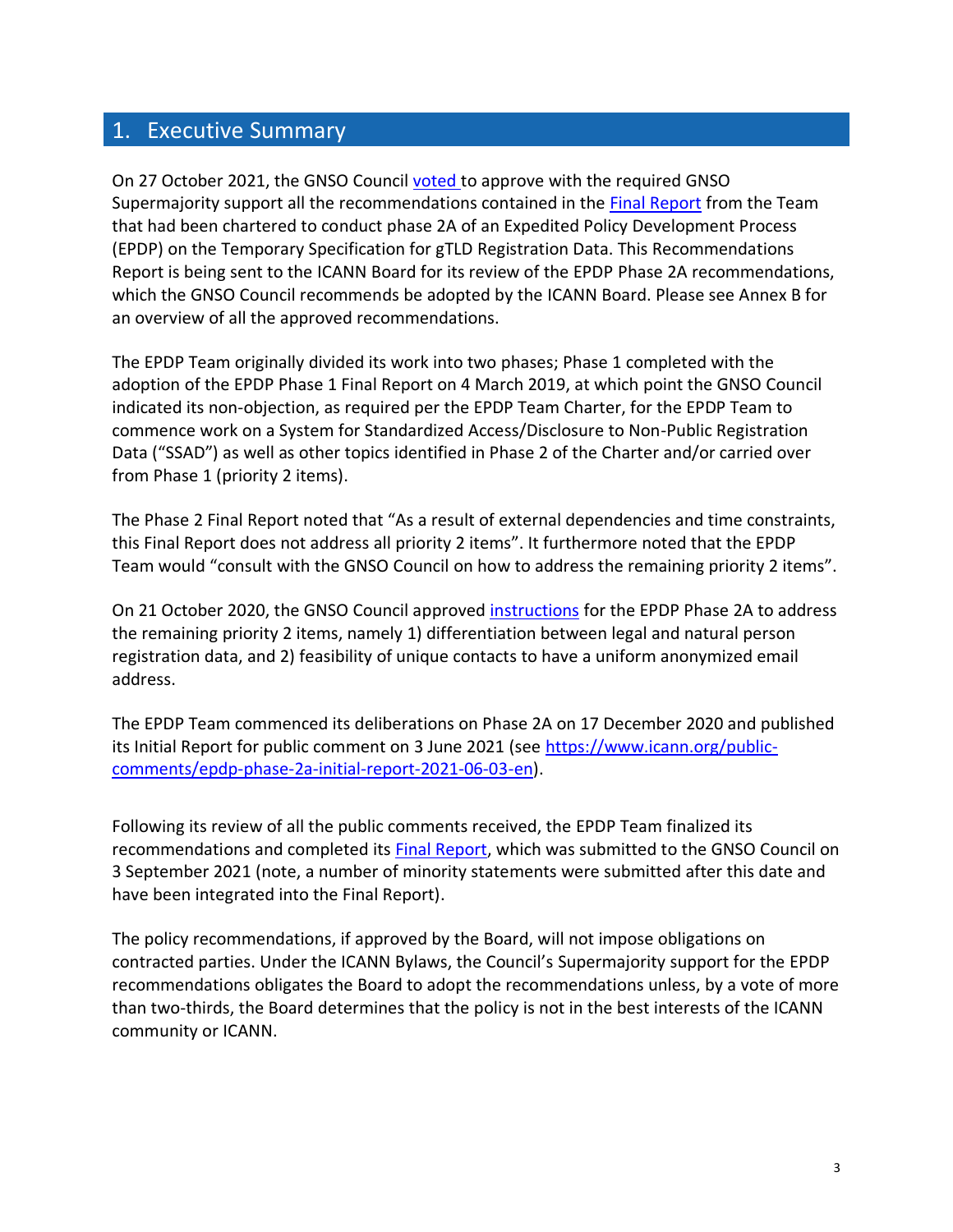# <span id="page-3-0"></span>2. GNSO Vote

*If a successful GNSO Vote was not reached, a clear statement of all positions held by Council members. Each statement should clearly indicate (i) the reasons underlying each position and (ii) the Constituency(ies) or Stakeholder Group(s) that held that position.* 

While the GNSO Council approved the EPDP Team's Final Report with the required Supermajority support, the [vote](https://gnso.icann.org/sites/default/files/policy/2021/vote-result/gnso-council-motion-recorder-27oct21-en.pdf) was not unanimous. The resolution received 100% of the Contracted Parties House in favor and 61.54% of the Non-Contracted Parties House in favor. Please find a link to the meeting minutes

[\(https://gnso.icann.org/sites/default/files/policy/2021/minutes/minutes-gnso-council-part1-](https://gnso.icann.org/sites/default/files/policy/2021/minutes/minutes-gnso-council-part1-27oct21-en.pdf) [27oct21-en.pdf\)](https://gnso.icann.org/sites/default/files/policy/2021/minutes/minutes-gnso-council-part1-27oct21-en.pdf), wherein the additional statements made by Council members on behalf of their respective groups are included.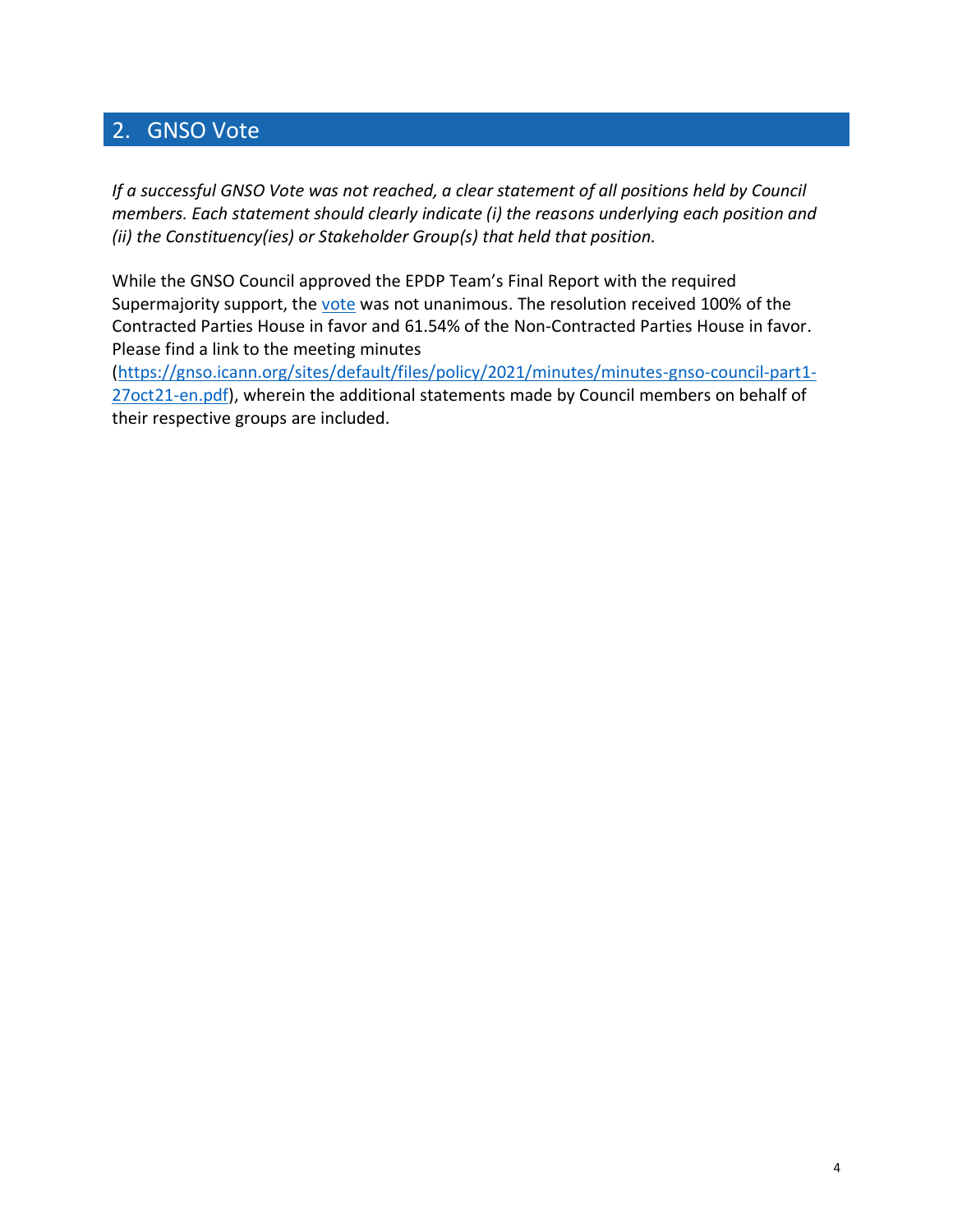### <span id="page-4-0"></span>3. Analysis of affected parties

*An analysis of how the issue(s) would affect each Constituency or Stakeholder Group, including any financial impact on the Constituency or Stakeholder Group.* 

Policy recommendations regarding the access to and disclosure of non-public gTLD registration data will affect a number of GNSO Constituencies and Stakeholder Groups, as well as ICANN Advisory Committees. Accordingly, the EPDP Team included members from all of the GNSO's Stakeholder Groups and Constituencies within the composition of the EPDP Team. In recognition of the effect on many stakeholders within the ICANN Community, the GNSO Council chose to invite all Advisory Committees and Supporting Organizations to participate in the EPDP Team. Following receipt of an invitation, the At-Large Advisory Committee (ALAC), the Governmental Advisory Committee (GAC), and the Security and Stability Advisory Committee (SSAC) chose to participate. The Final Report also includes, where provided, statements from the participating groups. The Final Report and its recommendations achieved consensus support, per the process that is outlined in section 3.6 of the [GNSO Working Group Guidelines](https://gnso.icann.org/sites/default/files/file/field-file-attach/annex-1-gnso-wg-guidelines-24oct19-en.pdf)' however, the Chair noted the following within the Chair's statement:

*While this Final Report and its recommendations have the consensus support of the EPDP 2A Team, it's important to note that some groups felt that the work did not go as far as needed, or did not include sufficient detail, while other groups felt that certain recommendations were not appropriate or necessary. (…) This Final Report constitutes a compromise that is the maximum that could be achieved by the group at this time under our currently allocated time and scope, and it should not be read as delivering results that were fully satisfactory to everyone.*

The GNSO's Stakeholder Groups and associated Constituencies were given the opportunity to provide additional statements, which were annexed to the Final Report. Below, please find a high-level summary of the concerns noted within the statements.

The At-Large Advisory Committee (ALAC) noted its concerns about not requiring differentiation between legal and natural person data, not mandating the usage of a common data element by all Contracted Parties and the lack of means to contact registrants, highlighting the 'impact on the security and safety of everyday Internet users'.

Similarly, the Business Constituency (BC) notes that 'optional differentiation of legal vs. natural persons is inadequate' and 'ICANN policy must require such differentiation to ensure the security and stability of the global DNS'. The BC is also of the view that 'a registrant-based email address should be required to facilitate the investigation of DNS abuse'.

The Intellectual Property Constituency (IPC) is also of the view that the outcome should have been binding requirements instead of guidance.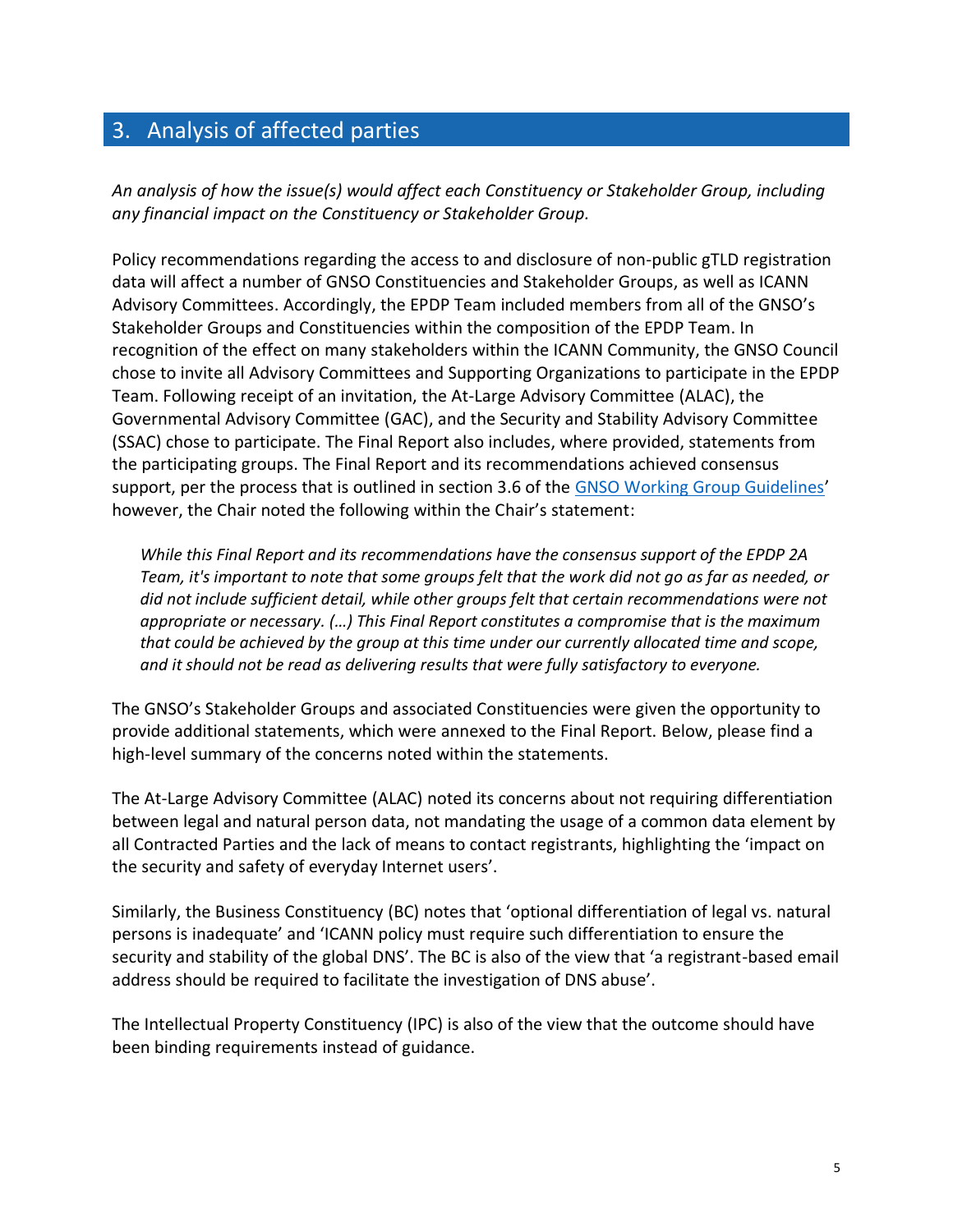The Governmental Advisory Committee (GAC) expresses a similar concern in its statement and therefore considers that the recommendations 'fall short of the GAC's expectations for policies that would require the publication of domain name registration data that is not protected under the EU's General Data Protection Regulation (GDPR) and create an appropriate framework to encourage the publication of pseudonymized email contacts with appropriate safeguards'.

The Non-Commercial Stakeholder Group (NCSG) notes in its statement that 'the distinction between legal and natural is not a useful distinction to make, when deciding about the need to protect data in the RDS', pointing out that natural person data may appear as part of a legal person registration data and as such there is a risk of revealing personal data.

The Registrar Stakeholder Group (RrSG) points out that 'any potential benefits of mandatory policy obligations in these areas, which would negate the crucial ability for registrars to choose their own legal, commercial, and technical risks, were not demonstrated clearly or convincingly enough to showcase an absolute need for such obligations'.

The Registry Stakeholder Group (RySG) is of the view that the EPDP Team has 'struck the appropriate balance between protecting data subject's privacy rights, fulfilling our legal obligations, and not creating unnecessary obstacles or operational challenges for our customers or our businesses'.

The Security and Stability Advisory Committee (SSAC) provided SAC118 (see [https://www.icann.org/en/system/files/files/sac-118-en.pdf\)](https://www.icann.org/en/system/files/files/sac-118-en.pdf) as its minority statement, which was published in response to the EPDP Phase 2A's Initial Report.

The above summary represents some noted points of impact among the affected Constituencies and Stakeholder Groups. Please refer to the full statements in Annex D of the [Final Report](https://gnso.icann.org/en/issues/epdp-phase-2a-updated-final-report-13sep21-en.pdf) for further information.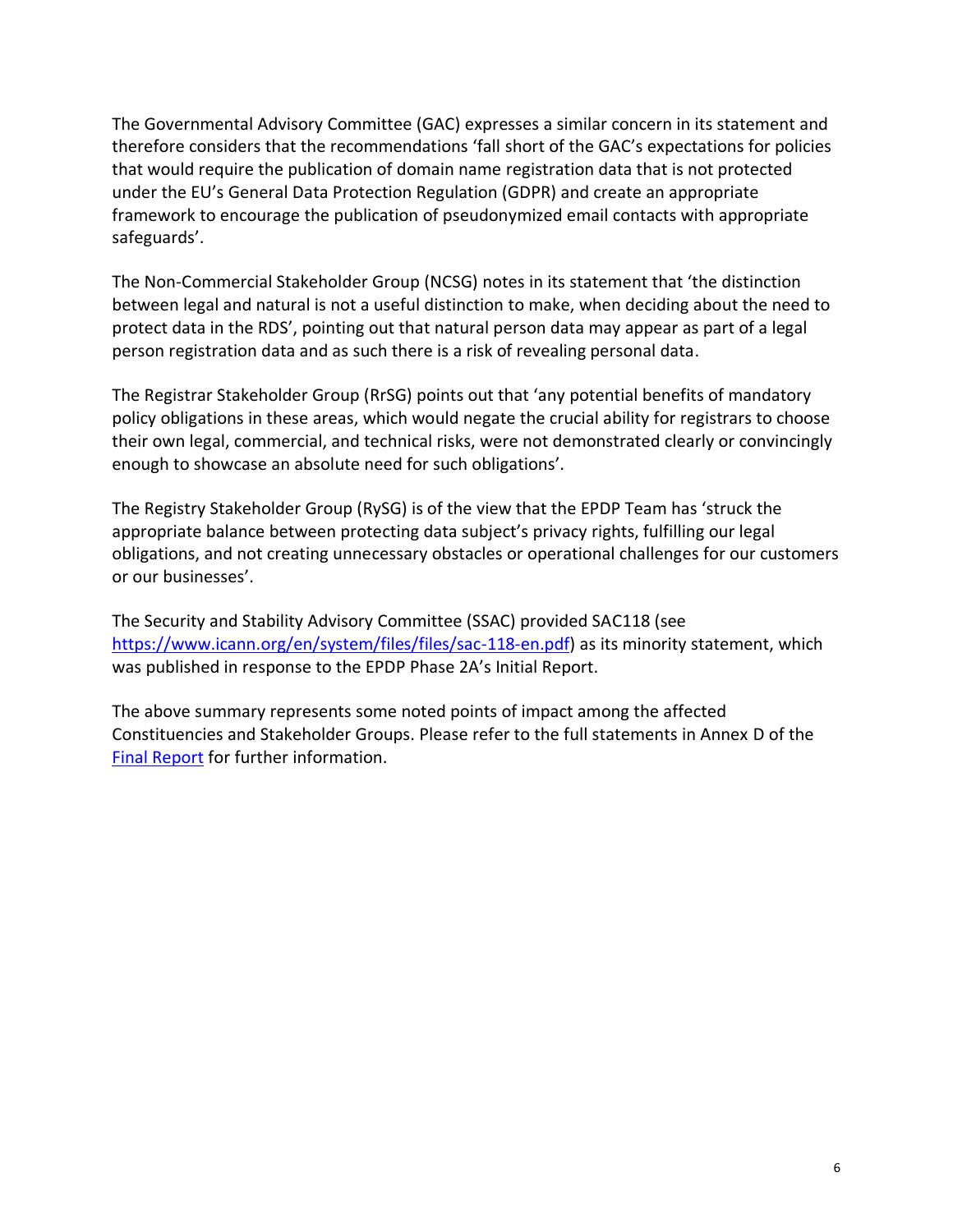### <span id="page-6-0"></span>4. Period of time needed to implement recommendations

*An analysis of the period of time that would likely be necessary to implement the policy.* 

Recommendation #1 states that *"The EPDP Team recommends that a field or fields MUST be created to facilitate differentiation between legal and natural person registration data and/or if that registration data contains personal or non-personal data. ICANN org MUST coordinate with the technical community, for example the RDAP WG, to develop any necessary standards associated with using this field or fields within EPP and the RDDS."* It's important to note that the creation of a field or fields would require coordination and work through the Internet Engineering Task Force (IETF). ICANN org participates voluntarily and org staff act in their individual capacity in the IETF. Therefore, ICANN org staff can coordinate with the technical community/RDAP WG to put forward relevant proposals in IETF Working Groups to develop the necessary standards; however, it is ultimately up to the IETF to make the changes.

ICANN org estimates that implementing Recommendation 1 would require coordination through the IETF for (1) EPP extension and (2) support in RDAP (i.e., jCard and JSContact). ICANN org estimates that the EPP extension could take between 12-24 months, depending on the milestones and priorities of the IETF Registration Protocols Extensions (REGEXT) Working Group. The IETF REGEXT WG is the home of the coordination effort for standards track extensions. In the case of RDAP, (i) adding support in jCard may require adding properties or values (e.g., KIND). ICANN org estimates that this should take between 6 - 12 months. (ii) Adding support in JSContact could take between 12 - 24 months depending on whether the change could make it into the current internet draft of JSContact or require an extension. The three lines of work: (a) EPP, (b) jCard, and (c) JSContact; could be done in parallel.

Recommendation #2 states that "*The EPDP Team recommends that Contracted Parties who choose to differentiate based on person type SHOULD follow the guidance<sup>1</sup> below and clearly document all data processing steps. However, it is not the role or responsibility of the EPDP Team to make a final determination with regard to the legal risks, as that responsibility ultimately belongs to the data controller(s).*" ICANN org would like to reiterate its previous feedback<sup>2</sup> to the EPDP Phase 2A WG with regards to guidance for Contracted Parties. ICANN Contractual Compliance enforces requirements placed on contracted parties via the RA, RAA, and ICANN Consensus Policies, in furtherance of ICANN's mission, as recognized in the ICANN Bylaws. Guidance and best practices would exist outside these agreements and are not contractual requirements; thus, ICANN Contractual Compliance would not have contractual authority to take enforcement action against a contracted party related to its implementation of best practices or guidance, even if those best practices or guidance is developed through the EPDP Process.

<sup>&</sup>lt;sup>1</sup> Please note that the ICANN org liaisons provided the EPDP Team with the following feedback on how this guidance would be implemented once adopted[: https://mm.icann.org/pipermail/gnso-epdp-team/2021-May/003904.html.](https://mm.icann.org/pipermail/gnso-epdp-team/2021-May/003904.html)

<sup>&</sup>lt;sup>2</sup> Please note that the ICANN org liaisons provided the EPDP Team with the following feedback on how this guidance would be implemented once adopted[: https://mm.icann.org/pipermail/gnso-epdp-team/2021-May/003904.html.](https://mm.icann.org/pipermail/gnso-epdp-team/2021-May/003904.html)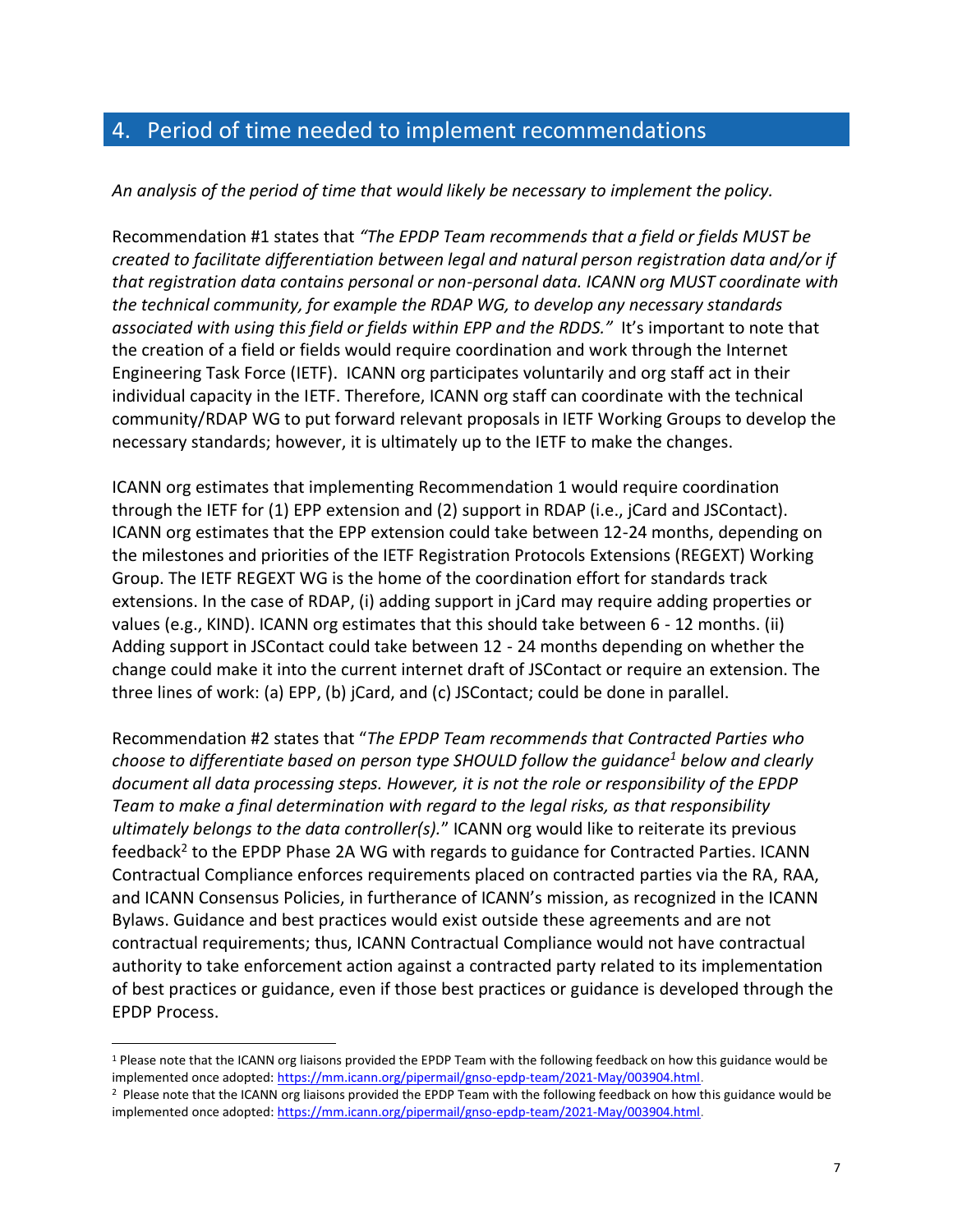# <span id="page-7-0"></span>5. External advice (if any)

*The advice of any outside advisors relied upon, which should be accompanied by a detailed statement of the advisor's (i) qualifications and relevant experience; and (ii) potential conflicts of interest.* 

As part of phase 1 and phase 2, the law firm Bird & Bird provided guidance on the topics under consideration that were reviewed and referenced by the EPDP Phase 2A Team as deemed appropriate:

- Phase 1 Memo Legal v. Natural: [Natural vs. Legal Memo.docx](https://community.icann.org/download/attachments/102138857/Natural%20vs.%20Legal%20Memo.docx?version=1&modificationDate=1548874825000&api=v2)
- Phase 2 Memo Legal v. Natural: [CONSENT \(Priority 2 -](https://community.icann.org/download/attachments/111388744/ICANN%20memo%2013%20March%202020%20-%20consent.docx?version=1&modificationDate=1584121399000&api=v2) Question 2).docx
- Phase 2 (Bird & Bird)**:** [PSEUDONYMIZED EMAIL ADDRESSES \(Priority 2 -](https://community.icann.org/download/attachments/111388744/Memo%20-%20ICANN%20-%2004.02.2020.docx?version=1&modificationDate=1581360214000&api=v2) Question 1).docx

Furthermore, background briefings were provided to the Team on each topic, which included further references and background information relevant to the discussion (see [https://community.icann.org/x/fojzC\)](https://community.icann.org/x/fojzC).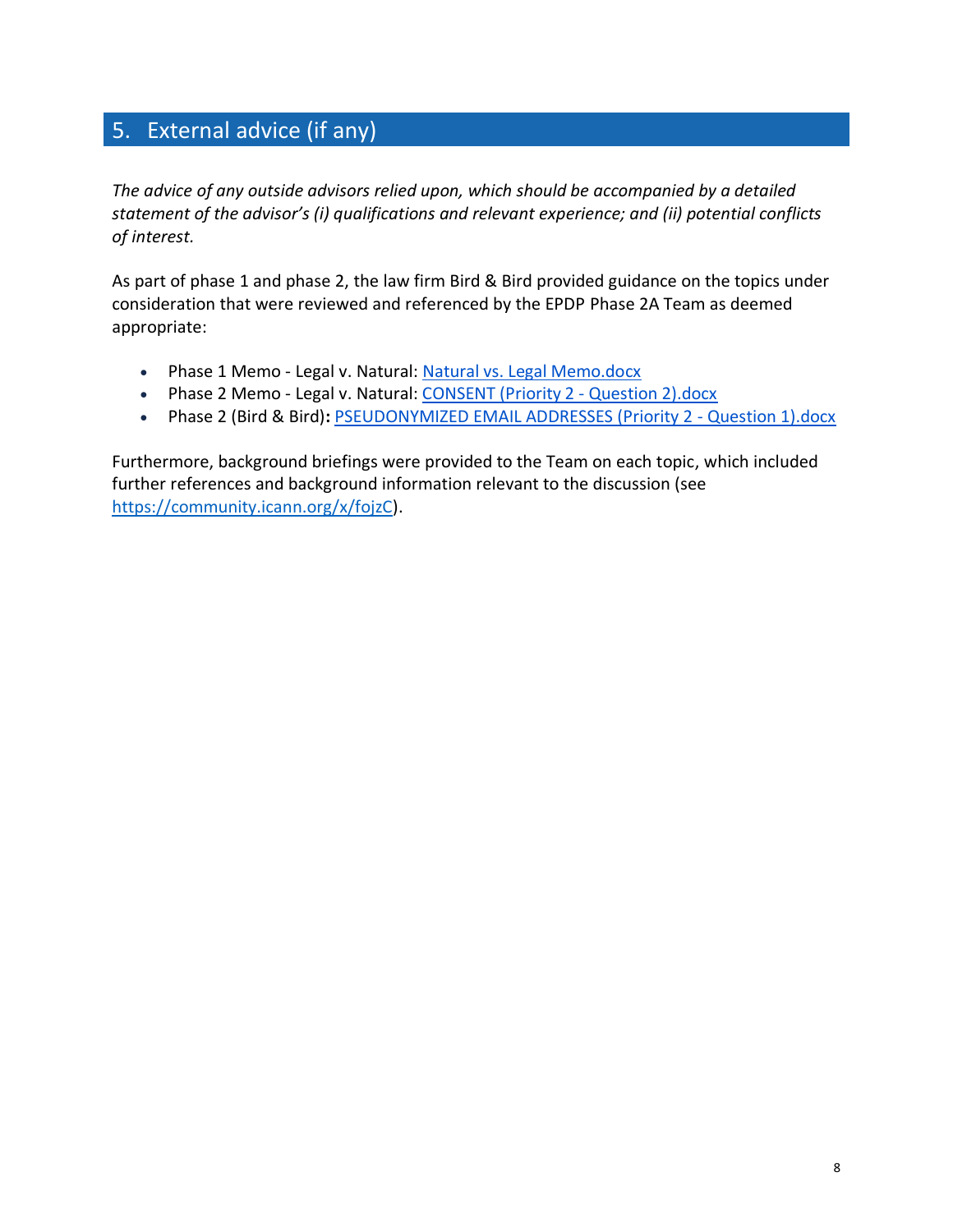# <span id="page-8-0"></span>6. Final Report Submission

The Phase 2A Final Report of the EPDP Team was submitted to the GNSO Council on 3 September 2021<sup>3</sup> and can be found here in full: [Final Report.](https://gnso.icann.org/en/issues/epdp-phase-2a-updated-final-report-13sep21-en.pdf) The recommendations are included as an annex to this report.

Translations of the Final Report have been requested in all the other official languages of the United Nations.

<sup>3</sup> Note, an updated version was submitted to the GNSO Council on 13 September 2021 as some EPDP Team members had requested additional time to finalize their minority statements (see [https://mm.icann.org/pipermail/council/2021-](https://mm.icann.org/pipermail/council/2021-September/024980.html) [September/024980.html\)](https://mm.icann.org/pipermail/council/2021-September/024980.html).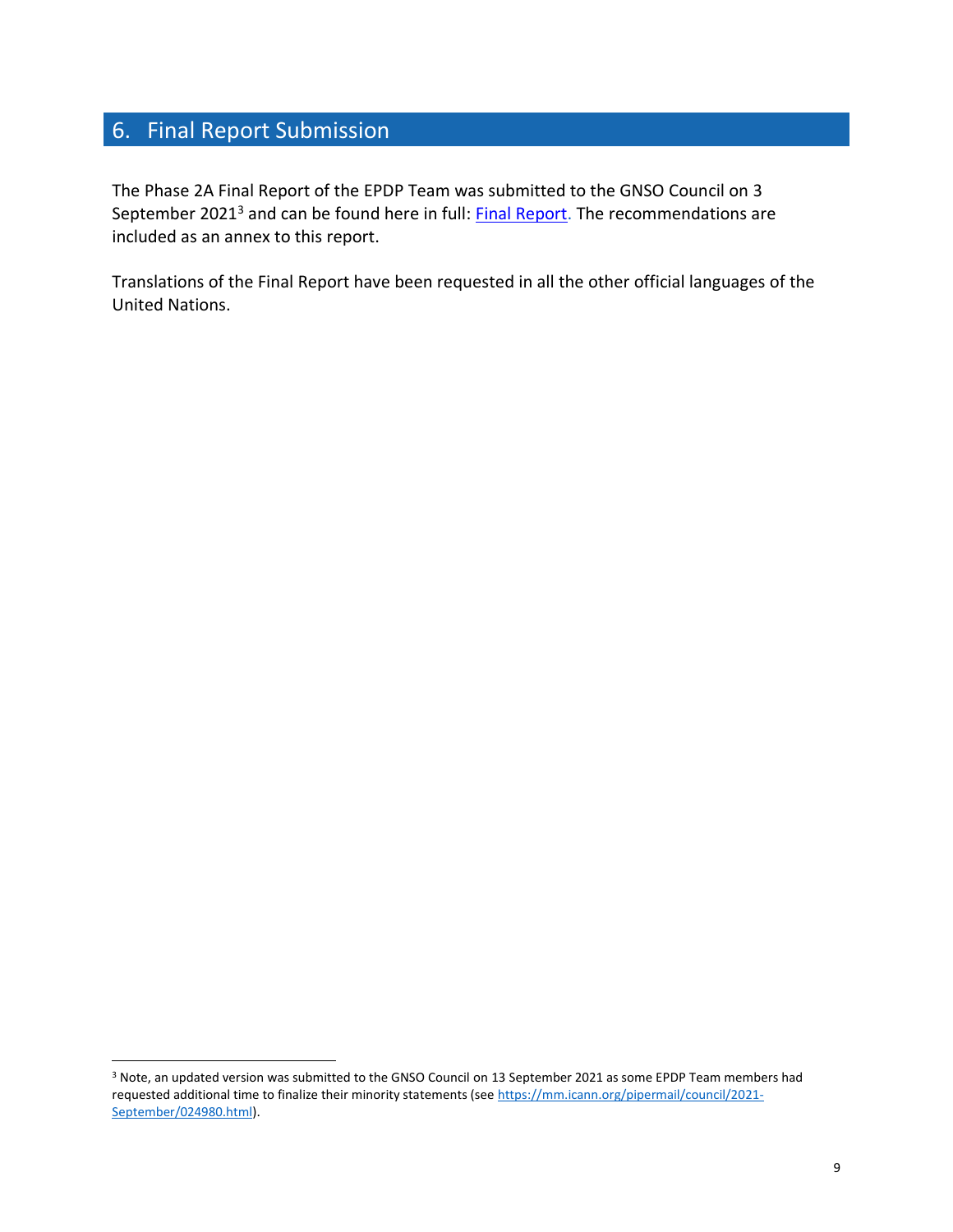# <span id="page-9-0"></span>7. Council Deliberations

*A copy of the minutes of the Council deliberation on the policy issue, including all opinions expressed during such deliberation, accompanied by a description of who expressed such opinions.* 

Philippe Fouquart, GNSO Chair, provided background to the motion, noting that the Final Report was submitted on the 03 September 2021 and that all minority statements were subsequently submitted on the 13th September 2021. The GNSO Council September meeting offered the opportunity for Council discussion and further exchanges with councilors' stakeholder groups (SGs) and constituencies (C) to prepare for a vote at the October Council meeting. Philippe further recognised that a number of groups would have liked the Final Report recommendations to go further and that others considered the same recommendations unnecessary. He reminded councilors of the EPDP P2A Chair's, Keith Drazek, statement that the Final Report constitutes a compromise that is the maximum that could have been achieved by this group at this time. He emphasised the role of the GNSO Council as manager of the Policy Development Process (PDP), and not as one to review the discussions and decisions of the PDP team. He also acknowledged that improvements could have been made in regards to communication and interaction.

Kurt Pritz, GNSO Registry Stakeholder Group (RySG), GNSO Registry Stakeholder Group (RySG), commented on the issue of scope in regard to Recommendation 1. He stated that the RySG, having raised the scope issue, accepted the Leadership determination that Recommendation 1 was within the EPDP Charter's scope and was prepared to vote. He went on to state that the RySG did not find the points made in support of the determination in the Chair's email to be persuasive and laid out the arguments to contest each point. He indicated that the more important point is that requests by any stakeholder group for a Council determination on an issue should be honored by having a Council discussion rather than an immediate determination and that such a discussion fits within the Council's role as policy manager.

Philippe Fouquart, GNSO Chair, thanked Kurt for his comments, acknowledging the points raised were valid and that there was an opening now to discuss how to address the issue of scope in the future without creating an administrative burden.

Maxim Alzoba, RySG, suggested using a tracking tool to ensure communication is transparent and exchanges recorded to allow for easier decision making.

Greg Dibiase, GNSO Registrars Stakeholder Group (RrSG), raised that whilst the RrSG does not agree with everything in the Final Report, it recognises that the team came to an appropriate result. In his personal capacity as councilor, he added that lack of agreement in one group should not deter from the advances made in other groups and therefore in the multistakeholder model overall. He encouraged all to keep a positive perspective.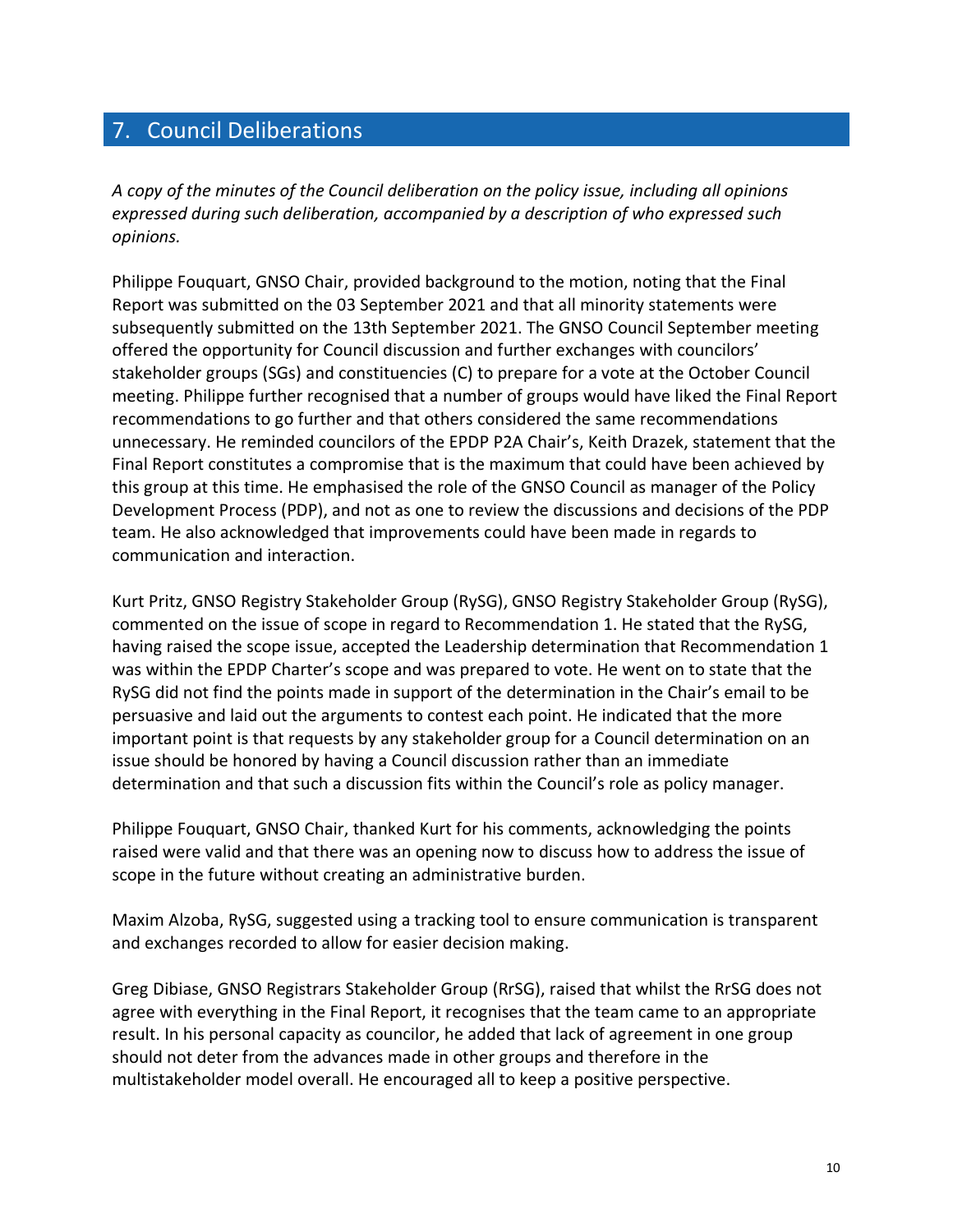Philippe Fouquart, GNSO Chair, added that in the Internet Service Providers and Connectivity Providers constituency (ISPCP), the same appreciation of the results of the Final Report recommendations existed, but overall support of the process had prevailed.

John McElwaine, Intellectual Property Constituency (IPC), recommended for future PDP Final Reports where disagreements lie, that recommendations be voted on individually rather than as a package. He added that this would allow for suggestions for follow up actions.

Pam Little, GNSO Council Vice Chair, reminded councilors of the amendment to resolved clause 1 [accepted](https://mm.icann.org/pipermail/council/2021-October/025124.html) as friendly by the seconder of the motion, Tatiana Tropina, GNSO Council Vice Chair.

GNSO councilors voted in support of the motion which met the required supermajority threshold. Juan Manuel Roja, Non Commercial Stakeholder Group (NCSG) voted via [email](https://mm.icann.org/pipermail/council/2021-October/025128.html) due to Zoom connectivity issues, before the end of the vote.

There were five objections to the motion:

- Carlton Samuels, Non Contracted Party House (NCPH) NomCom Appointee (NCA): [statement](https://gnso.icann.org/sites/default/files/policy/2021/presentation/ncph-nca-carltonsamuels-epdpp2a-27oct21-en.pdf)
- John McElwaine and Susan Payne (temporary alternate for Flip Petillion), IPC: [statement](https://gnso.icann.org/sites/default/files/policy/2021/presentation/ipc-statement-epdpp2a-27oct21-en.pdf)
- Marie Pattullo and Mark Datysgeld, Business Constituency (BC): [statement](https://gnso.icann.org/sites/default/files/policy/2021/presentation/bc-statement-epdpp2a-27oct21-en.pdf)

### [Vote results](https://gnso.icann.org/sites/default/files/policy/2021/vote-result/gnso-council-motion-recorder-27oct21-en.pdf)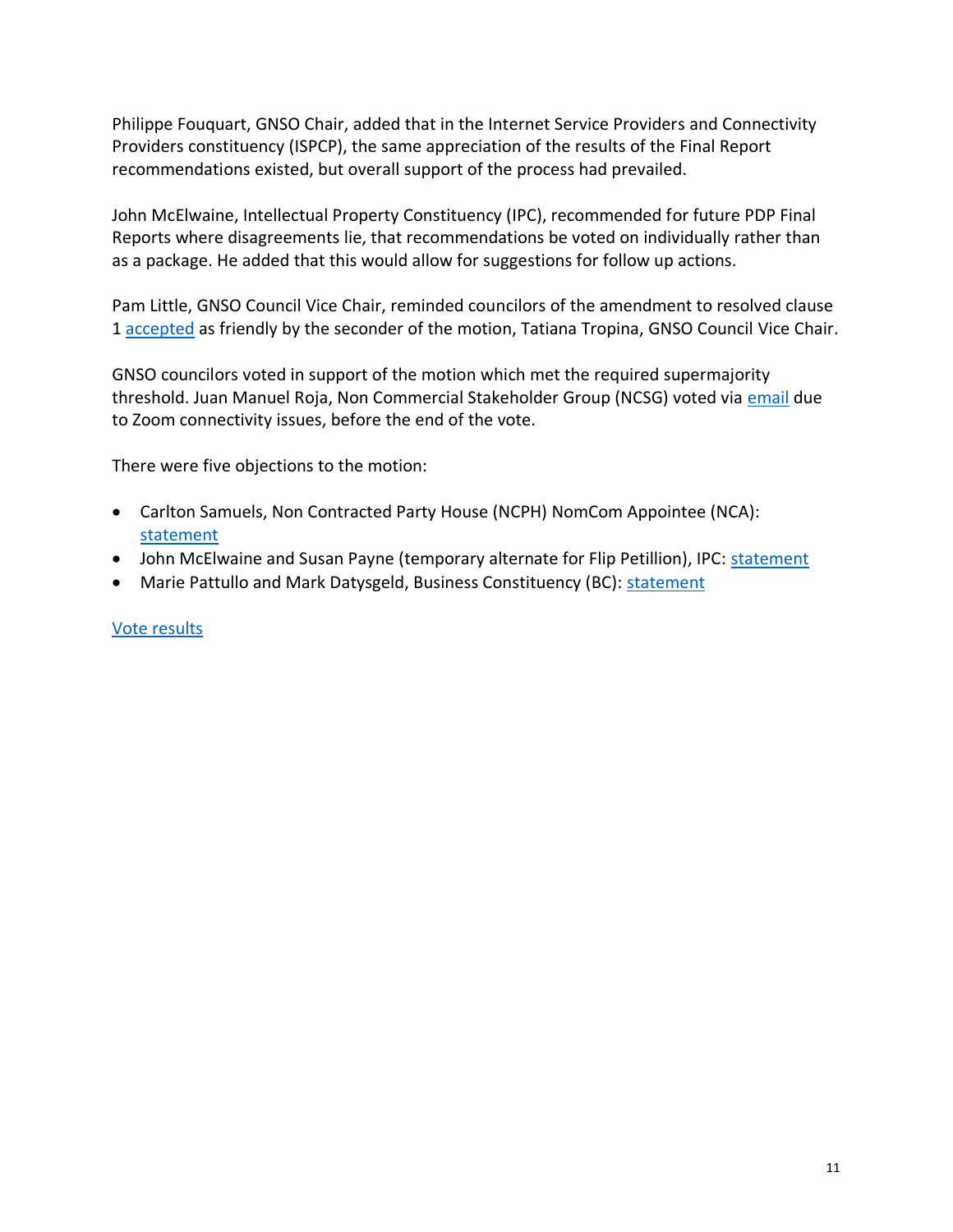# <span id="page-11-0"></span>8. Consultations undertaken

### **External**

The EPDP Team solicited input on these two topics as part of the early input requested during Phase 1 and Phase 2, and accordingly, the EPDP Team reviewed and considered the input provided at that point (see https://community.icann.org/x/Ag9pBQ and https://community.icann.org/x/Ag9pBQ) at part of its deliberations. The Team also considered input that was provided in response to the public comment forum on the addendum to the EPDP Phase 2 Final Report (see [Public Comment Review Tool\)](https://community.icann.org/download/attachments/126430750/gnso-EPDP-P2-pcrt-Initial-Report-Addendum-Recommendations_Legal_v_Natural_20200506.docx?version=2&modificationDate=1588972728000&api=v2).

Also, as mandated by the GNSO's PDP Manual, the EPDP Team's Initial Report was published for [public comment](https://www.icann.org/en/public-comment/proceeding/initial-report-of-the-expedited-policy-development-process-epdp-on-the-temporary-specification-for-gtld-registration-data-team--phase-2a-03-06-2021) following its release on 3 June 2021. The EPDP Team used a Google form to facilitate review of public comments. Sixteen contributions were received from GNSO Stakeholder Groups, Constituencies, ICANN Advisory Committees, companies and organizations, in addition to one contribution from an individual. The input provided is at: [https://docs.google.com/spreadsheets/d/1aRxF19pd5tEyO07\\_\\_zaj7YvzOPjfIBfgi4WRy](https://docs.google.com/spreadsheets/d/1aRxF19pd5tEyO07__zaj7YvzOPjfIBfgi4WRy-nx8yY/edit?resourcekey#gid=1754667842)[nx8yY/edit?resourcekey#gid=1754667842.](https://docs.google.com/spreadsheets/d/1aRxF19pd5tEyO07__zaj7YvzOPjfIBfgi4WRy-nx8yY/edit?resourcekey#gid=1754667842)

To facilitate its review of the public comments, the EPDP Team developed a set of public comment review tools (PCRTs) and discussion tables (see [https://community.icann.org/x/coMZCg\)](https://community.icann.org/x/coMZCg). Through online review and plenary sessions, the EPDP Team completed its review and assessment of the input provided and agreed on changes to made to the recommendations and/or report.

All of the EPDP Team's meetings are documented on its wiki [workspace,](https://community.icann.org/x/VojzC) including its [mailing](https://mm.icann.org/pipermail/gnso-epdp-team/)  [list,](https://mm.icann.org/pipermail/gnso-epdp-team/) draft documents, background materials, and input received from ICANN's Supporting Organizations and Advisory Committees, including the GNSO's Stakeholder Groups and Constituencies.

### **Internal**

In recognition of the condensed timeline the EPDP Team would be working under, the GNSO Council chose to invite two liaisons from ICANN Organization to participate directly within the EPDP Team: one liaison from ICANN's Legal Team and one liaison from ICANN's Global Domains and Strategy Division. The ICANN Org liaisons attended most of the EPDP Team calls and provided background information and **answers to questions** from the EPDP Team.

Similarly, two liaisons from the ICANN Board were also appointed by the ICANN Board and attended most of the EPDP Team's meetings.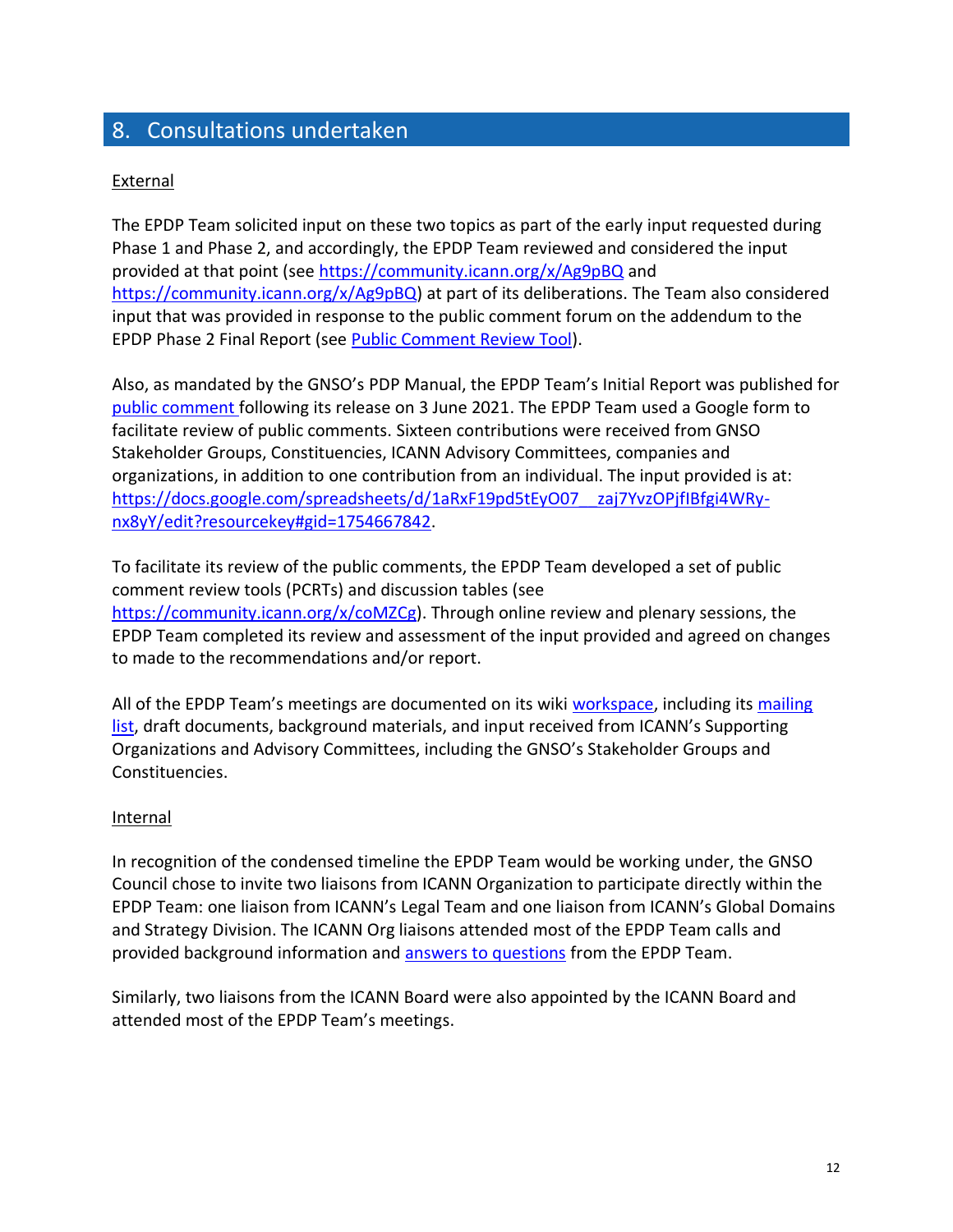# <span id="page-12-0"></span>9. Summary and analysis of Public Comment Forum

*Summary and analysis of Public Comment Forum to provide input on the Final Recommendations from the Expedited Policy Development Process on the Temporary Specification for gTLD Registration Data as adopted by the GNSO Council prior to ICANN Board consideration.* 

A public comment forum will be opened to solicit feedback on the recommendations prior to ICANN Board consideration. At the time of the publication of this report, the public comment forum had not been opened yet.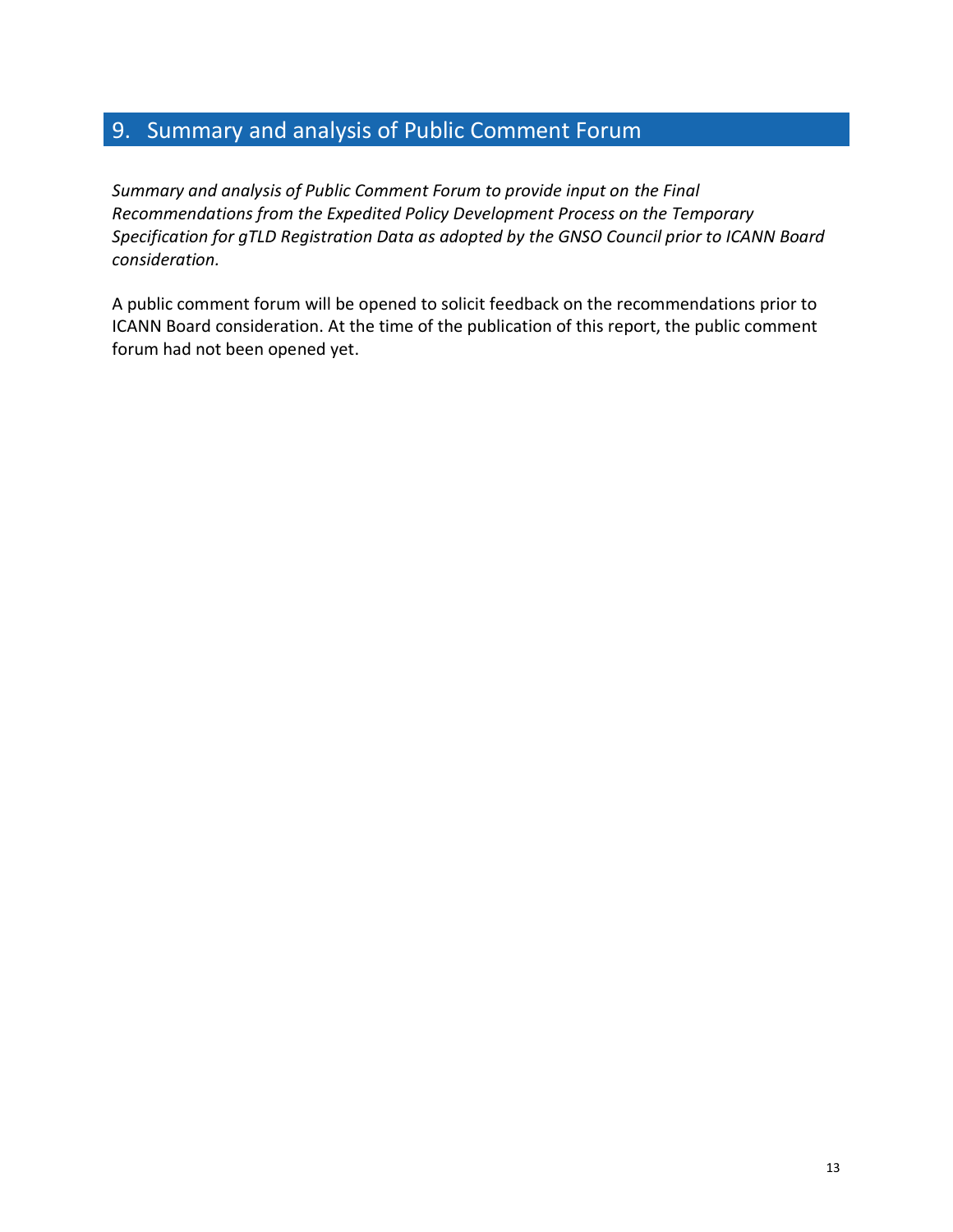# <span id="page-13-0"></span>10. Impact/implementation considerations from ICANN staff

The internal ICANN org implementation team will be formed to review the recommendations to analyze the implementation requirements.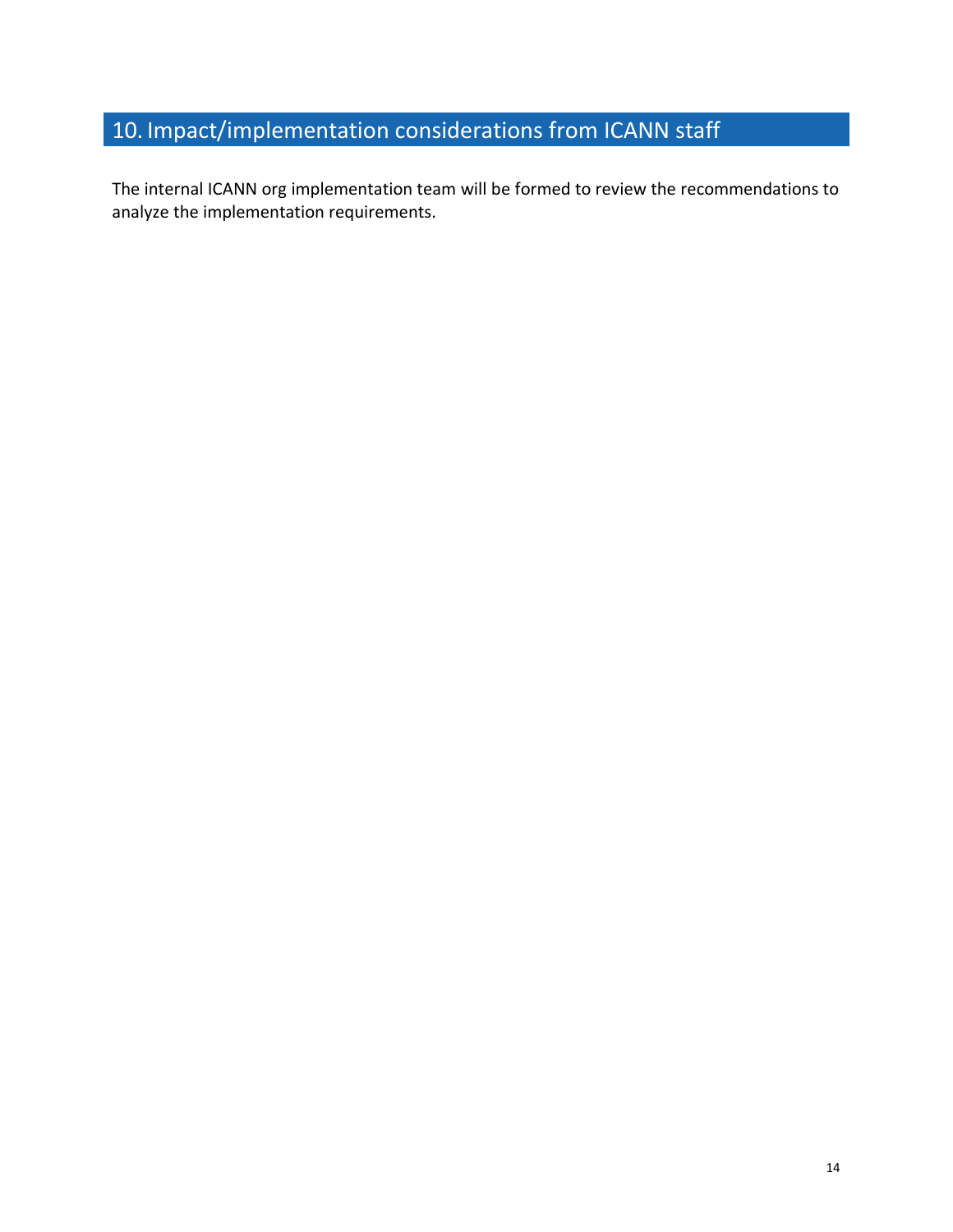# <span id="page-14-0"></span>Annex A: Council Resolution

**Adoption of the Expedited Policy Development Process (EPDP) on the Temporary Specification Phase 2A Final Report and Recommendations**

### **Submitted by Pam Little Seconded by Tatiana Tropina**

### WHEREAS

- 1. On [17 May 2018,](https://www.icann.org/resources/board-material/resolutions-2018-05-17-en) the ICANN Board adopted the [Temporary Specification for gTLD](https://www.icann.org/resources/pages/gtld-registration-data-specs-en/#temp-spec)  [Registration Data](https://www.icann.org/resources/pages/gtld-registration-data-specs-en/#temp-spec) ("Temporary Specification") pursuant to the procedures in the Registry Agreement and Registrar Accreditation Agreement concerning the establishment of Temporary Policies;
- 2. Following the adoption of the Temporary Specification, and per the procedure for Temporary Policies as outlined in the Registry Agreement and Registrar Accreditation Agreement, a Consensus Policy development process as set forth in ICANN's Bylaws needs to be initiated immediately and completed within a one-year time period from the implementation effective date (25 May 2018) of the Temporary Specification;
- 3. The GNSO Council has had a number of discussions about next steps to clarify issues around scope, timing and expectations, including a meeting between the GNSO Stakeholder Group and Constituency Chairs on [21 May 2018,](https://participate.icann.org/p1420hhvj8w/) the Council meeting on [24 May 2018,](https://participate.icann.org/p8ppge1fbnu/) a meeting between the ICANN Board and the GNSO Council on [5 June 2018](https://participate.icann.org/p6ai9gt1qeg/) and an extraordinary GNSO Council meeting on [12 June 2018;](https://participate.icann.org/p2gm9co4zpi/)
- 4. Subsequently, the GNSO Council agreed to form a drafting team, consisting of Council leadership and interested Council members, to develop the EPDP Initiation Request and EPDP Team Charter. The drafting team submitted the proposed EPDP Initiation Request and EPDP Team Charter to the GNSO Council on 19 July 2018;
- 5. The GNSO Council approved the EPDP Initiation Request [\(https://gnso.icann.org/sites/default/files/file/field-file-attach/temp-spec-gtld-rd-epdp](https://gnso.icann.org/sites/default/files/file/field-file-attach/temp-spec-gtld-rd-epdp-initiation-request-19jul18-en.pdf)[initiation-request-19jul18-en.pdf\)](https://gnso.icann.org/sites/default/files/file/field-file-attach/temp-spec-gtld-rd-epdp-initiation-request-19jul18-en.pdf) and the EPDP Team Charter [\(https://gnso.icann.org/sites/default/files/file/field-file-attach/temp-spec-gtld-rd-epdp-](https://gnso.icann.org/sites/default/files/file/field-file-attach/temp-spec-gtld-rd-epdp-19jul18-en.pdf)[19jul18-en.pdf\)](https://gnso.icann.org/sites/default/files/file/field-file-attach/temp-spec-gtld-rd-epdp-19jul18-en.pdf) on 19 July 2018;
- 6. The EPDP Team divided the work into two phases; Phase 1 completed with the adoption of the EPDP Phase 1 Final Report on 4 March 2019, at which point the GNSO Council indicated its non-objection, as required per the EPDP Team Charter, for the EPDP Team to commence work on a System for Standardized Access/Disclosure to Non-Public Registration Data ("SSAD") as well as other topics identified in Phase 2 of the Charter and/or carried over from Phase 1 (priority 2 items);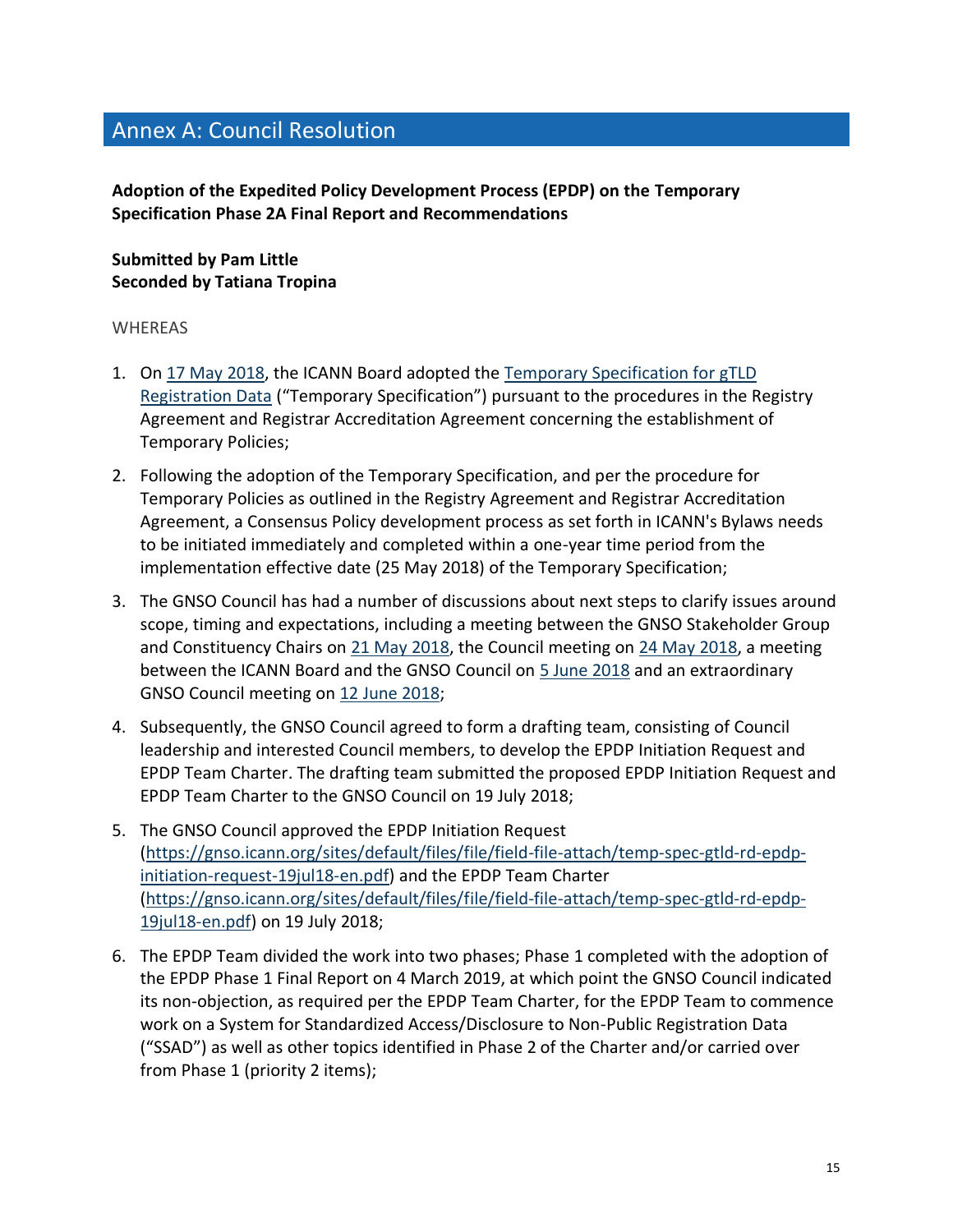- 7. The Phase 2 Final Report noted that "As a result of external dependencies and time constraints, this Final Report does not address all priority 2 items". It furthermore noted that the EPDP Team would "consult with the GNSO Council on how to address the remaining priority 2 items";
- 8. Following these consultations, the GNSO Council adopted on 21 October 2020 [instructions](https://gnso.icann.org/sites/default/files/file/field-file-attach/epdp-2-priority-2-items-10sep20-en.pdf) for the EPDP Phase 2A to address the remaining priority 2 items, namely 1) differentiation between legal and natural person registration data, and 2) feasibility of unique contacts to have a uniform anonymized email address;
- 9. The EPDP Team commenced its deliberations on Phase 2A on 17 December 2020 (see [https://community.icann.org/x/VojzC\)](https://community.icann.org/x/VojzC);
- 10. The EPDP has followed the prescribed EPDP steps as stated in the Bylaws, including the publication of an Initial Report for public comment (see [https://www.icann.org/public](https://www.icann.org/public-comments/epdp-phase-2a-initial-report-2021-06-03-en)[comments/epdp-phase-2a-initial-report-2021-06-03-en\)](https://www.icann.org/public-comments/epdp-phase-2a-initial-report-2021-06-03-en) on 3 June 2021, resulting in a Final Report delivered on 3 September 2021 with an updated version containing all minority statements submitted on 13 September 2021;
- 11. All recommendations received the consensus support of the EPDP Phase 2A Team but the Chair's statement indicated that "it's important to note that some groups felt that the work did not go as far as needed, or did not include sufficient detail, while other groups felt that certain recommendations were not appropriate or necessary";
- 12. The GNSO Council has reviewed and discussed the [Final Report](https://gnso.icann.org/sites/default/files/file/field-file-attach/epdp-phase-2a-updated-final-report-13sep21-en.pdf) and its recommendations.

### RESOLVED

- 1. The GNSO Council approves the EPDP Phase 2A [Final Report](https://gnso.icann.org/sites/default/files/file/field-file-attach/epdp-phase-2a-updated-final-report-13sep21-en.pdf) and recommends to the ICANN Board of Directors the adoption of the EPDP Phase 2A recommendations  $#1 - 4$ .
- 2. The GNSO Council requests ICANN org to convene an Implementation Review Team to work on the implementation of these recommendations. The Implementation Review Team will be tasked with assisting ICANN org in developing the implementation details for the EPDP recommendations, evaluating the proposed implementation of the recommendations as approved by the Board, and working with ICANN org to ensure that the resultant implementation conforms to the intent of the approved recommendations. The Implementation Review Team shall operate in accordance with the Implementation Review Team Principles and Guidance approved by the GNSO Council in June 2015.
- 3. The GNSO Council extends its sincere appreciation to the Chair, Keith Drazek, Vice Chair, Brian Beckham, EPDP Team members, alternates and support staff of the EPDP Team for their tireless efforts to deliver this Final Report.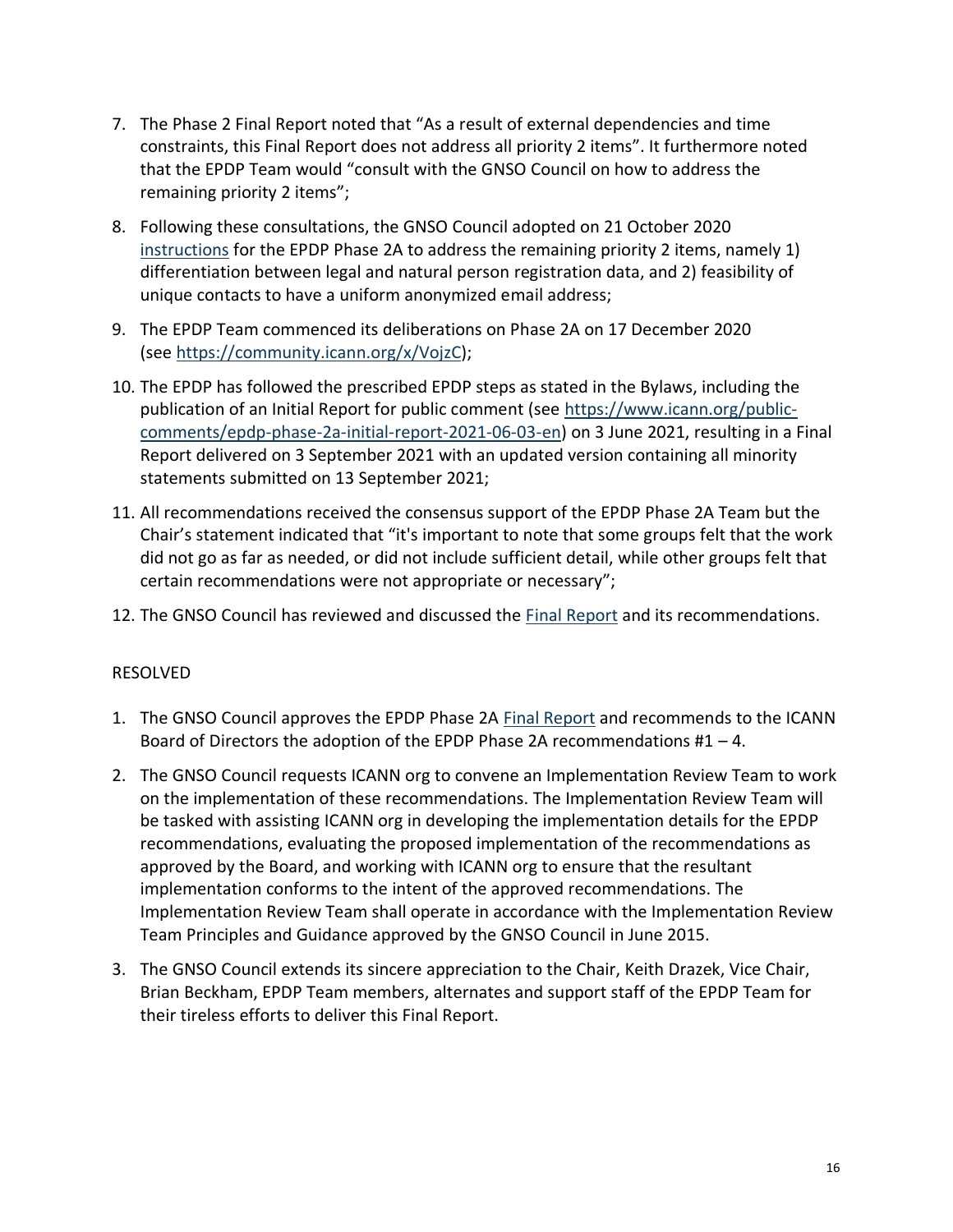# <span id="page-16-0"></span>Annex B - EPDP Phase 2A Adopted Recommendations

### **Differentiation Guidance**

### **Recommendation #1**

The EPDP Team recommends that a field or fields MUST be created to facilitate differentiation between legal and natural person registration data and/or if that registration data contains personal or non-personal data. ICANN org MUST coordinate with the technical community, for example the RDAP WG, to develop any necessary standards associated with using this field or fields within EPP and the RDDS.

This field or fields MAY be used by those Contracted Parties that differentiate between legal and natural person registration data and/or if that registration data contains personal or nonpersonal information. For clarity, Contracted Parties MAY make use of the field(s), which means that if a Contracted Party decides not to make use of the field(s), it may be left blank or may not be present. Additionally, Contracted Parties MAY include the field(s) in an RDDS response.

The SSAD, consistent with the EPDP Phase 2 recommendations MUST support the field or fields in order to facilitate integration between SSAD and the Contracted Parties' systems. These field(s) must be able to accommodate the following values:

#### Legal Status

- The legal status distinction was not made (default value)
- Unspecified Indicating the Registered Name Holder and/or registrar didn't specify
- Registered Name Holder is a Natural person
- Registered Name Holder is a Legal person

#### Personal Data

- The presence of personal data wasn't determined (default value)
- Unspecified Indicating the Registered Name Holder and/or registrar didn't specify
- Registration data contains personal information
- Registration data does NOT contain personal information

#### **Recommendation #2**

The EPDP Team recommends that Contracted Parties who choose to differentiate based on person type SHOULD follow the guidance<sup>4</sup> below and clearly document all data processing

<sup>4</sup> Please note that the ICANN org liaisons provided the EPDP Team with the following feedback on how this guidance would be implemented once adopted[: https://mm.icann.org/pipermail/gnso-epdp-team/2021-May/003904.html.](https://mm.icann.org/pipermail/gnso-epdp-team/2021-May/003904.html)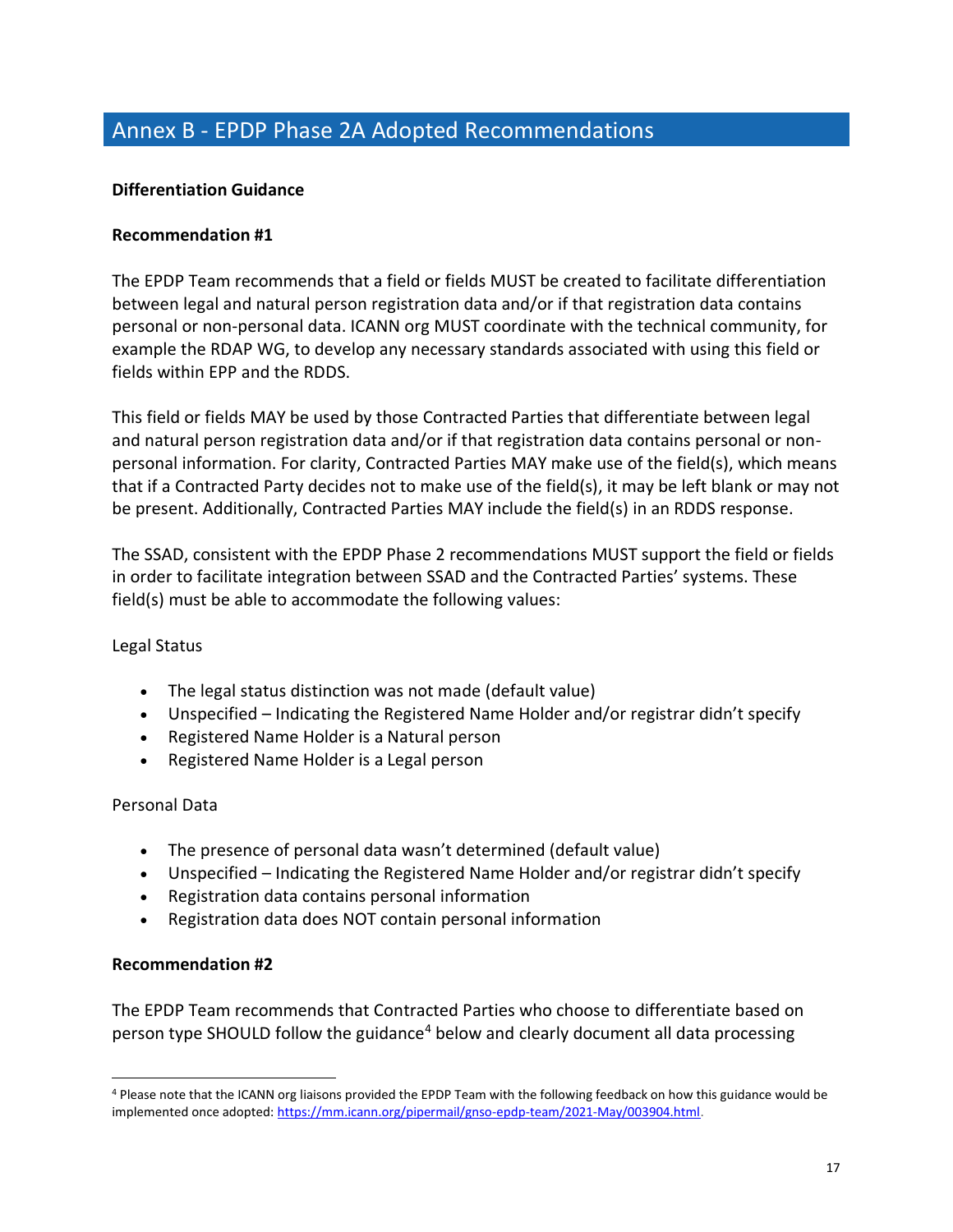steps. However, it is not the role or responsibility of the EPDP Team to make a final determination with regard to the legal risks, as that responsibility ultimately belongs to the data controller(s).

The GDPR protects natural persons in relation to the processing of their personal data. The GDPR does not cover the processing of personal data which concerns legal persons and in particular undertakings established as legal persons, including the name and the form of the legal person and the contact details of the legal person. [Recital 14, GDPR] This generally allows for disclosure of legal persons' data because it is outside the remit of GDPR; however, when processing legal persons' data, Contracted Parties should put safeguards in place to ensure that personally identifying data about a natural person is not disclosed within data marked as a legal person, as this is an example of information that *is* within the scope of GDPR. For more information on this distinction, please refer to the [letter](https://www.icann.org/en/system/files/correspondence/jelinek-to-marby-05jul18-en.pdf) from the European Data Protection Board, beginning on p. 4.

- 1. Registrants should be allowed to self-identify as natural or legal persons. Registrars should convey this option for Registrants to self-identify as natural or legal persons (i) at the time of registration, or without undue delay after registration,<sup>5</sup> and (ii) at the time the Registrant updates its contact information or without undue delay after the contact information is updated.
- 2. Any differentiation process must ensure that the data of natural persons is redacted from the public RDDS unless the data subject has provided their consent to publish or it may be published due to another lawful basis under the GDPR, consistent with the "data protection by design and by default" approach set forth in Article 25 of the GDPR.
- 3. As part of the implementation, Registrars should consider using the field(s) described in recommendation #1 in the RDDS, SSAD or their own data sets that would indicate the type of person it concerns (natural or legal) and, if legal, also the type of data it concerns (personal or non-personal data). Such flagging could facilitate review of disclosure requests and automation requirements via SSAD and the return of non-personal data of legal persons by systems other than SSAD (such as Whois or RDAP). A flagging mechanism may also assist in indicating changes to the type of data in the registration data field(s).
- 4. Registrars should ensure that they clearly communicate the nature and consequences of a registrant identifying as a legal person. These communications should include:
	- a. An explanation of what a legal person is in plain language that is easy to understand.
	- b. Guidance to the registrant (data subject)<sup>6</sup> by the Registrar concerning the possible consequences of:
		- i. Identifying their domain name registration data as being of a legal person;
		- ii. Confirming the presence of personal data or non-personal data, and;

<sup>5</sup> For clarity, registrars should ensure that if the Registrant is not given the option to self-identify at the time of registration, the option should be provided no later than 15 days from the date of registration.

 $6$  Note, the Registrant may not be always be the data subject, but in all circumstances appropriate notice / consent needs to be provided to and by all parties as per applicable data protection law.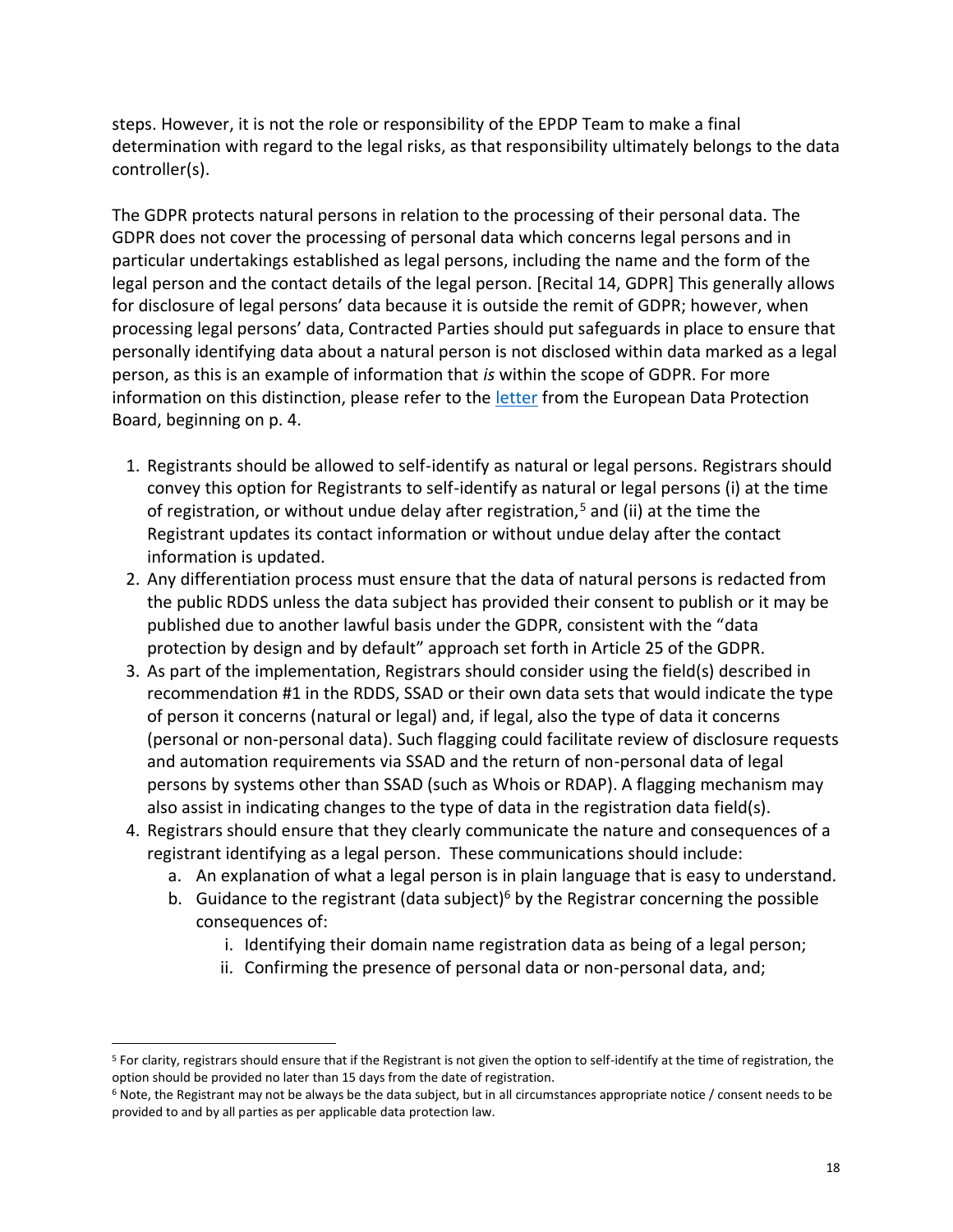- iii. Providing consent.<sup>7</sup> This is also consistent with section 3.7.7.4 of the Registrar Accreditation Agreement (RAA).
- 5. If the Registrants identify as legal persons and confirm that their registration data does not include personal data, then Registrars should publish the Registration Data in the publicly accessible Registration Data Directory Services.
- 6. Registrants (data subjects) must have an easy means to correct possible mistakes.
- 7. Distinguishing between legal and natural person registrants alone may not be dispositive of how the information should be treated (made public or masked), as the data provided by legal persons may include personal data that is protected under data protection law, such as GDPR.

### **Recommendation #3**

The EPDP Team recommends, in line with GDPR Article 40 requirements for Codes of Conduct, that the above developed guidance concerning legal/natural differentiation should be considered by any possible future work within ICANN by the relevant controllers and processors in relation to the development of a GDPR Code of Conduct. For the avoidance of doubt, this Code of Conduct is separate and distinct from the Code of Conduct referenced in the RAA and/or Registry Agreements. Consistent with GDPR recital 99, "When drawing up a code of conduct, or when amending or extending such a code, associations and other bodies representing categories of controllers or processors should consult relevant stakeholders, including data subjects where feasible, and have regard to submissions received and views expressed in response to such consultations".

### **Recommendation #4**

The EPDP Team recommends that Contracted Parties who choose to publish an intended to be pseudonymized registrant-based or registration-based email address in the publicly accessible RDDS should evaluate the legal guidance obtained by the EPDP Team on this topic (see Annex F), as well as any other relevant guidance provided by applicable data protection authorities.

In assessing the risks, benefits, and safeguards associated with publishing an intended to be pseudonymized registrant-based or registration-based email address in the publicly accessible RDDS, Contracted Parties should at a minimum consider:

- Both registrant-based and registration-based email addresses of natural persons are likely personal data (i.e., neither approach creates anonymous data as defined under GDPR). This data is likely personal data both from the perspective of the data controller and for third parties.
- However, even if considered personal data, masking email addresses does provide benefits compared to publishing actual registrant email addresses, including: (i) demonstrating a privacy-enhancing technique/data protection by design measure

<sup>&</sup>lt;sup>7</sup> See also [https://edpb.europa.eu/sites/edpb/files/files/file1/edpb\\_guidelines\\_202005\\_consent\\_en.pdf](https://edpb.europa.eu/sites/edpb/files/files/file1/edpb_guidelines_202005_consent_en.pdf)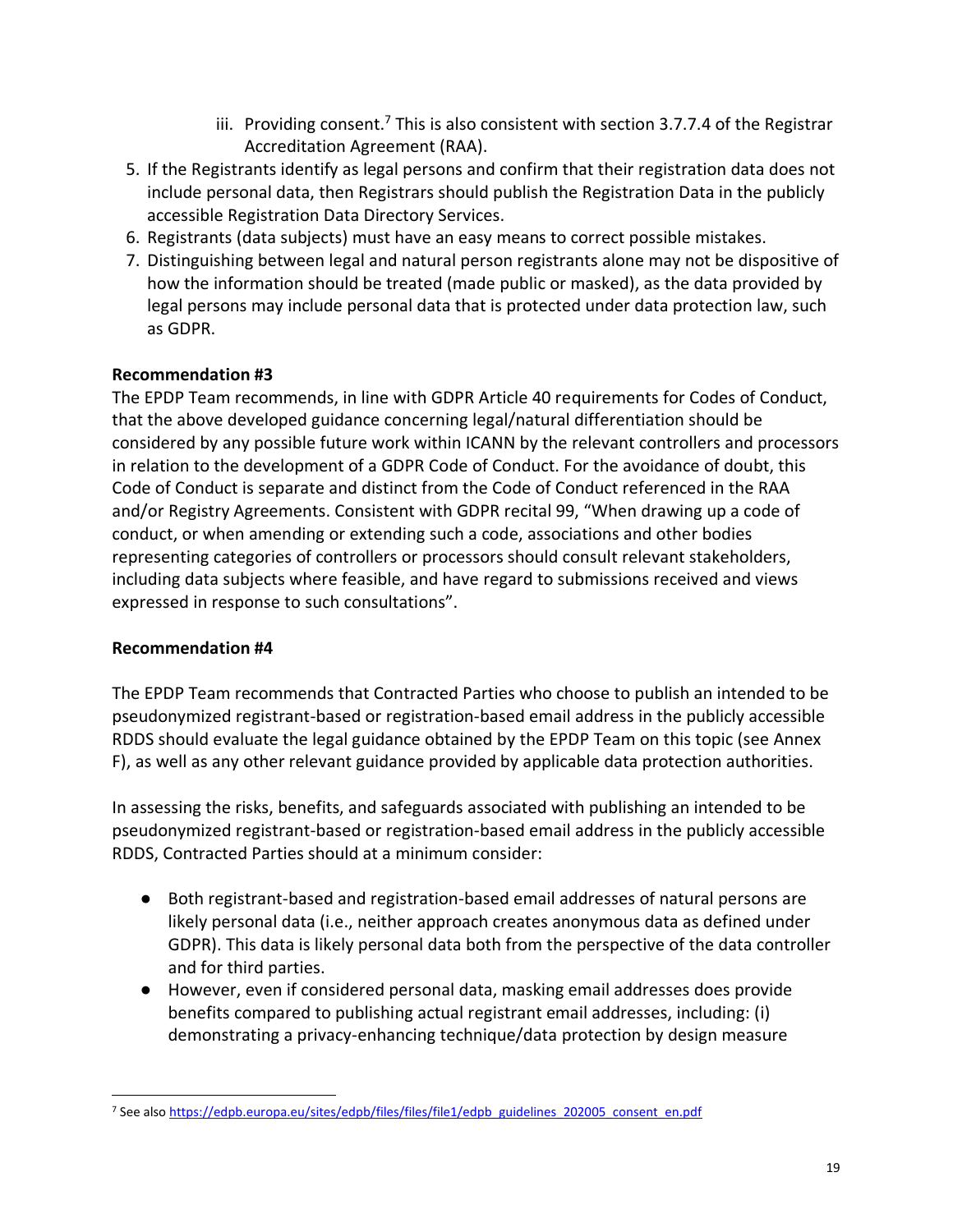(Article 25 GDPR); and (ii) some risk reduction relevant when conducting a legitimate interest balancing analysis for disclosure of the masked email address to third parties.

- On balance, publication of a registration-based email address likely carries lower risk than publication of registrant-based email addresses due to the amount of information a party can potentially link to a data subject based on a registrant-based email contact.
- For both registrant-based and registration-based email address publication, Contracted Parties should adopt effective measures to mitigate the availability of contact details to spammers.